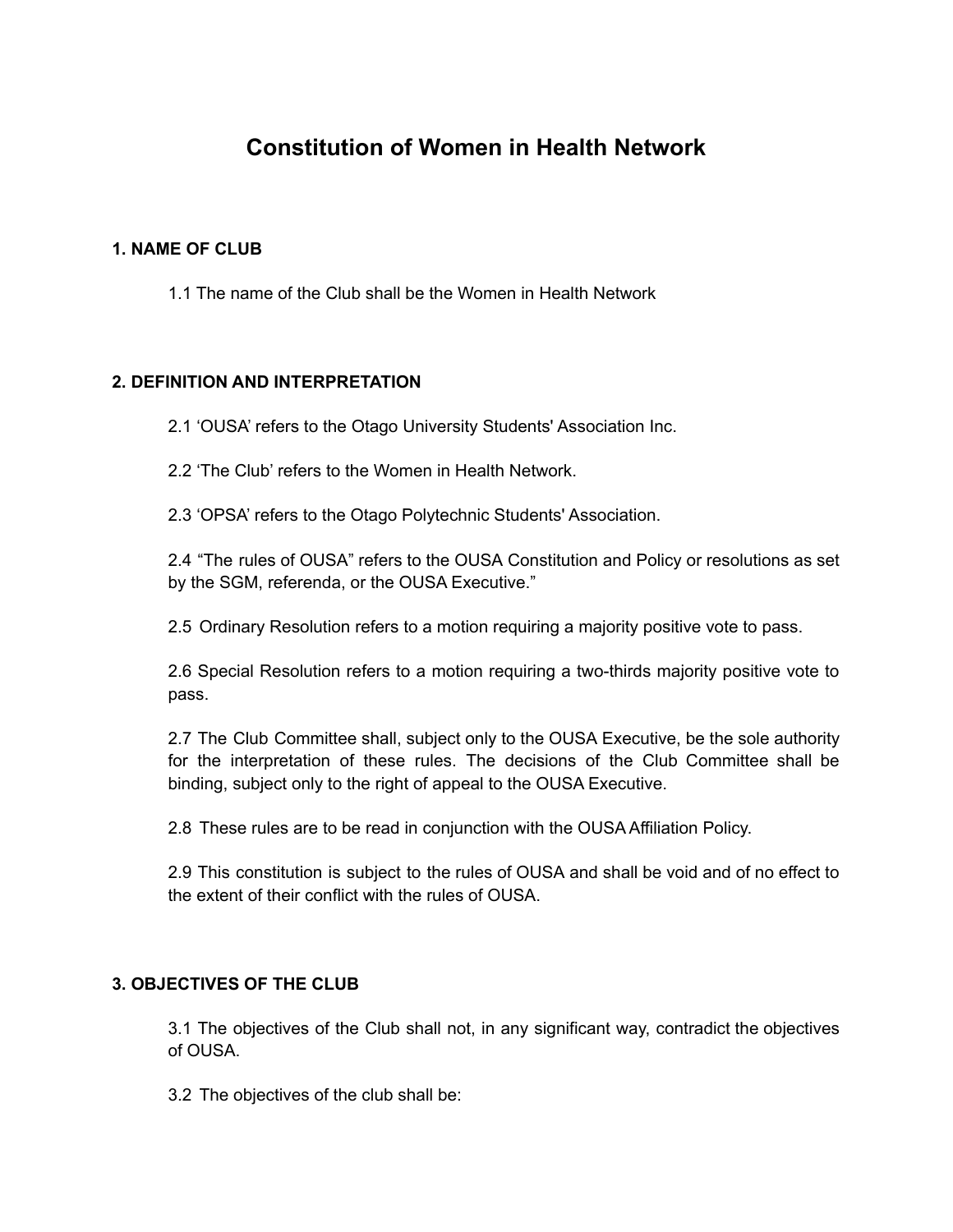3.2.1 The mentorship of young women working towards a career in health;

3.2.2 The fostering of networks for women across health disciplines;

3.2.3 Any other purposes that work towards ensuring women have a fair and fulfilling experience working towards a health-related career;

3.2.4 Pecuniary gain and private profit are not objects of WiHN.

# **4. POWERS OF OUSA WITH RESPECT TO THE CLUB**

4.1 Affiliation to OUSA shall not limit or affect the rights and powers of OUSA or any of its committees in respect of any matter.

4.2 The OUSA Executive may, at any time, by ordinary resolution:

4.2.1 Inspect the Club's financial records, asset register, and membership list;

4.2.2 Appoint a committee to conduct an examination of the affairs of the Club and to report thereafter to the OUSA Executive;

4.2.4 Convene a Special General Meeting of the Club for any purpose;

4.2.4 Appoint a temporary Club Committee to replace the regular Club Committee for such time, and with such powers, as the OUSA Executive may determine;

4.2.5 Disaffiliate the Club.

# **5. POWERS OF THE CLUB**

5.1 The Club is not formed for the pecuniary gain of its members.

5.1.1 The Club may make payment as reasonable remuneration to any servant or officer of The Club or the payment of reasonable expense to any authorised representative or delegate of the Club.

5.1.2 Reasonable remuneration shall not exceed market rates for the provision of equivalent goods or services.

#### 6. AFFILIATION

6.1 The Club shall be affiliated to OUSA.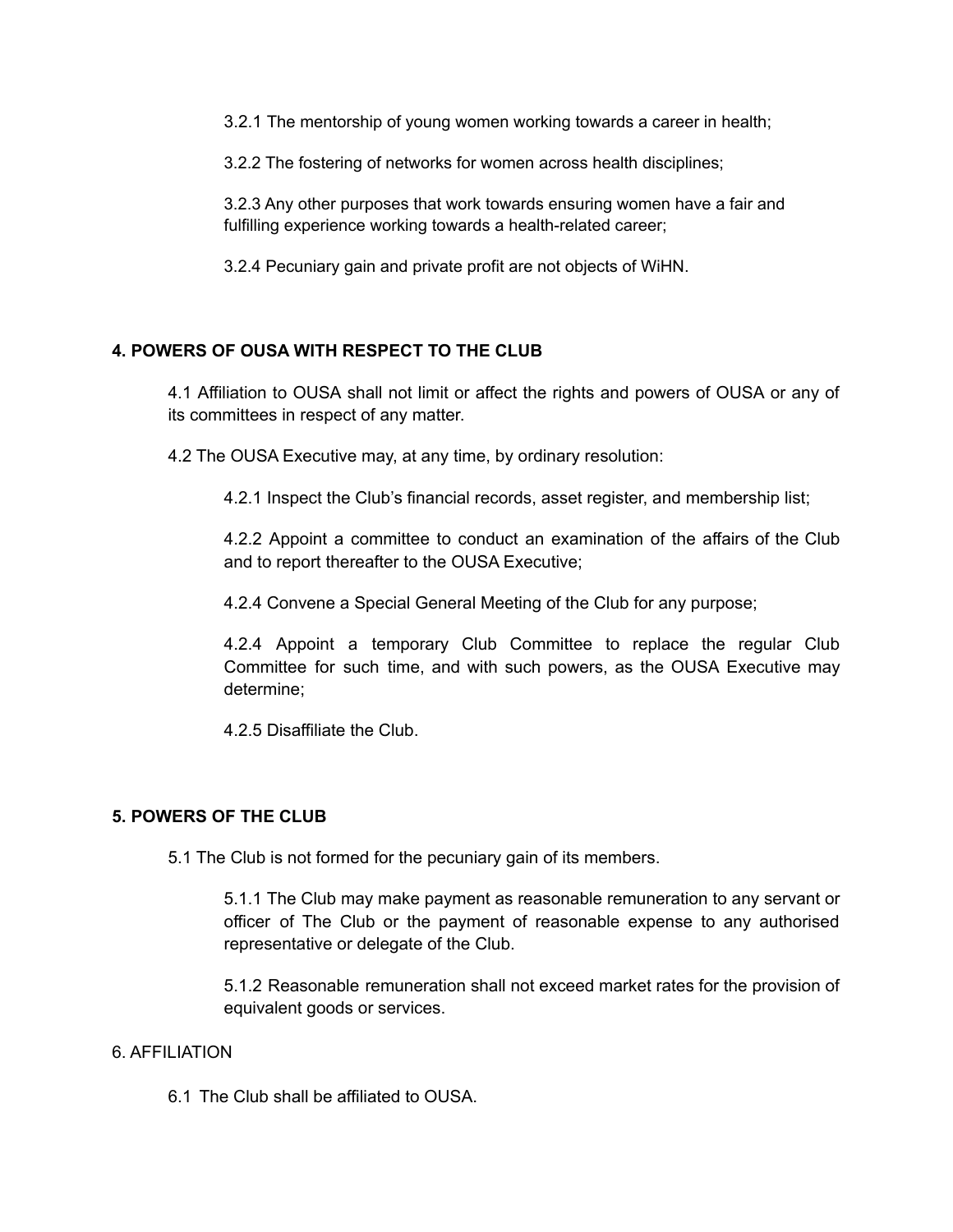6.2 The Club and its members, present and future, shall be bound by the rules and policy's of OUSA, and every such Club and all such members shall be so bound in all respects. Where the OUSA constitution is not expressly mentioned in the constitution of the Club, the provisions of the OUSA constitution shall be read into the document.

6.3 The Club's affiliation to OUSA shall automatically lapse if The Club fails or ceases to comply with the OUSA Affiliation Policy or Section 18 of the OUSA Constitution and Rules.

6.4 The Club shall not become affiliated to or in any way connected with any other organisation without the consent of the OUSA Executive.

6.5 Any affiliation to any other body entered into without the OUSA Executive's consent shall be null and void.

# **7. LIABILITIES INCURRED BY THE CLUB**

7.1 The Club shall not enter into any loan agreement of a value greater than NZ\$1000 without approval by ordinary resolution of the OUSA Executive.

7.2 OUSA shall not be responsible for any liabilities or debts incurred by the Club.

#### **8. MEMBERSHIP**

8.1 The Club shall, in normal circumstances, have no less than 90% of total membership comprised of OUSA/OPSA members.

8.2 The Club shall, in normal circumstances, have no less than ten members.

8.3 Membership of the Club shall be open to all members of OUSA/OPSA.

8.4 Membership can be restricted to a subsection of OUSA/OPSA members provided that the restrictions do not contravene the laws of New Zealand.

8.5 Persons shall become members of the Club when a Membership Registration is received to the Club Committee and accompanied with the annual subscription fee (if applicable).

8.6 The Club shall only levy upon its members such fees or subscriptions as have been ratified by the AGM of the Club.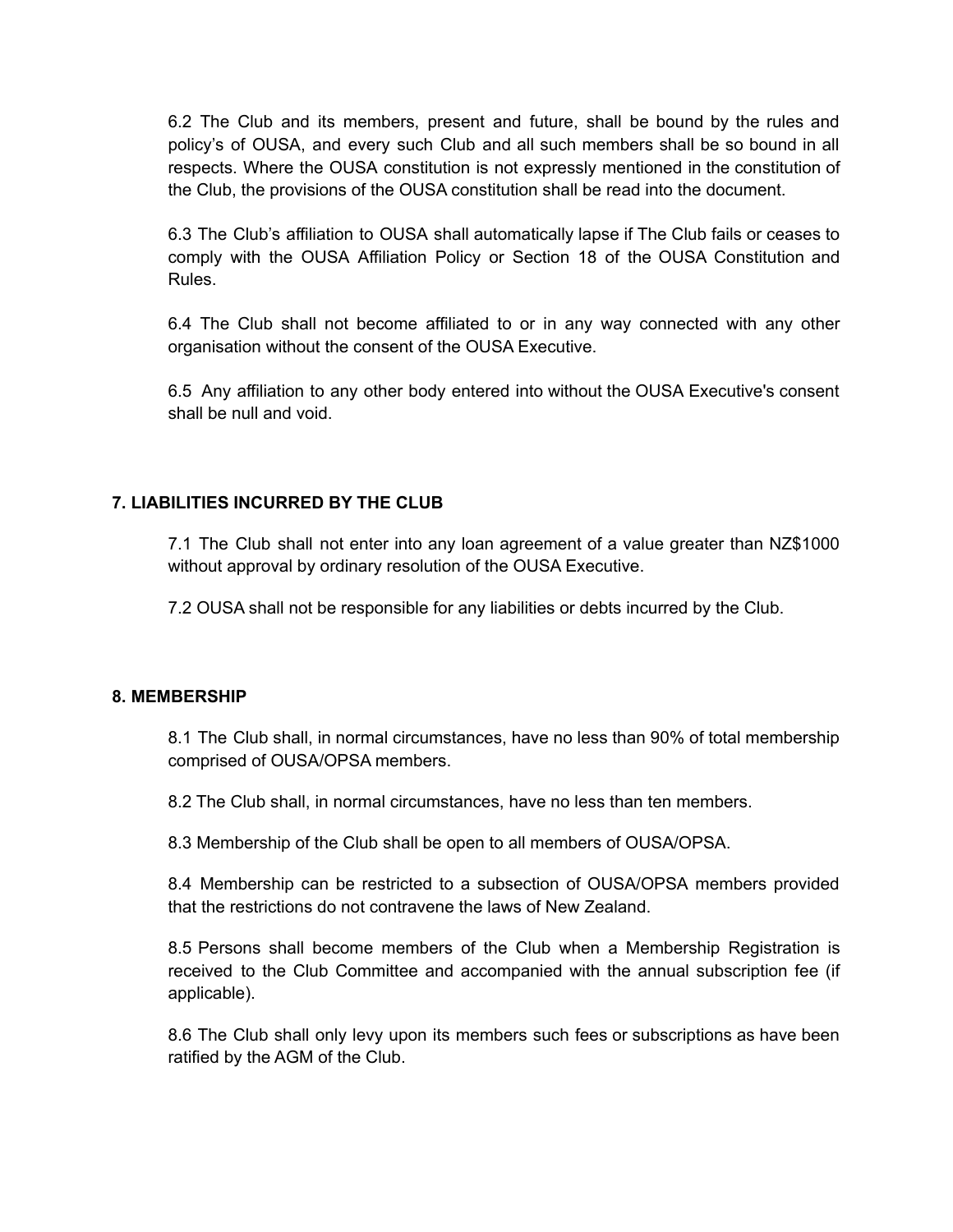8.7 Any member of the Club who does not pay any required subscription within one calendar month of joining shall not be permitted to exercise the privileges of membership until the subscription is paid.

8.8 Membership shall be deemed to continue until a formal resignation is received by the Club Committee or by the end of the calendar year.

8.9 A club member may not be suspended or expelled unless the committee resolves to do so by special resolution.

8.9.1 The suspended or expelled member will be relieved of any powers and responsibilities and is not permitted to attend club activities.

8.9.2 A special general meeting must be called within three months to expel or suspend the member or the suspension lapses.

8.9.3 The CDO reserves the right to grant a club an 'executive only present' special general meeting if the information relating to the proposed suspension/expulsion could be halmful to or pose risk to themselves or members.

8.10 The following procedure must be used to suspend or expel a club member:

8.10.1 Written notice of any meeting regarding the suspension or expulsion and of the basic allegations and charges against the member must be received in person 30 days prior to the meeting taking place.

8.10.2 That a special general meeting is called which the member to be expelled may attend in person, or submit in written form, grounds for his or her defence.

8.10.3 The motion to suspend or expel a club member must be passed by special resolution.

8.10.4 That the member is informed in writing of the decision of the meeting and the length of his or her suspension or expulsion.

8.11 Where a member of the Club is expelled, that member shall have the right of appeal to the OUSA Executive.

#### **9. ANNUAL GENERAL MEETING (AGM)**

9.1 The Annual General Meeting (AGM) of the Club shall be held during the month of October at such time and place as the Club Committee shall decide.

9.2 The AGM shall be held for the following purposes: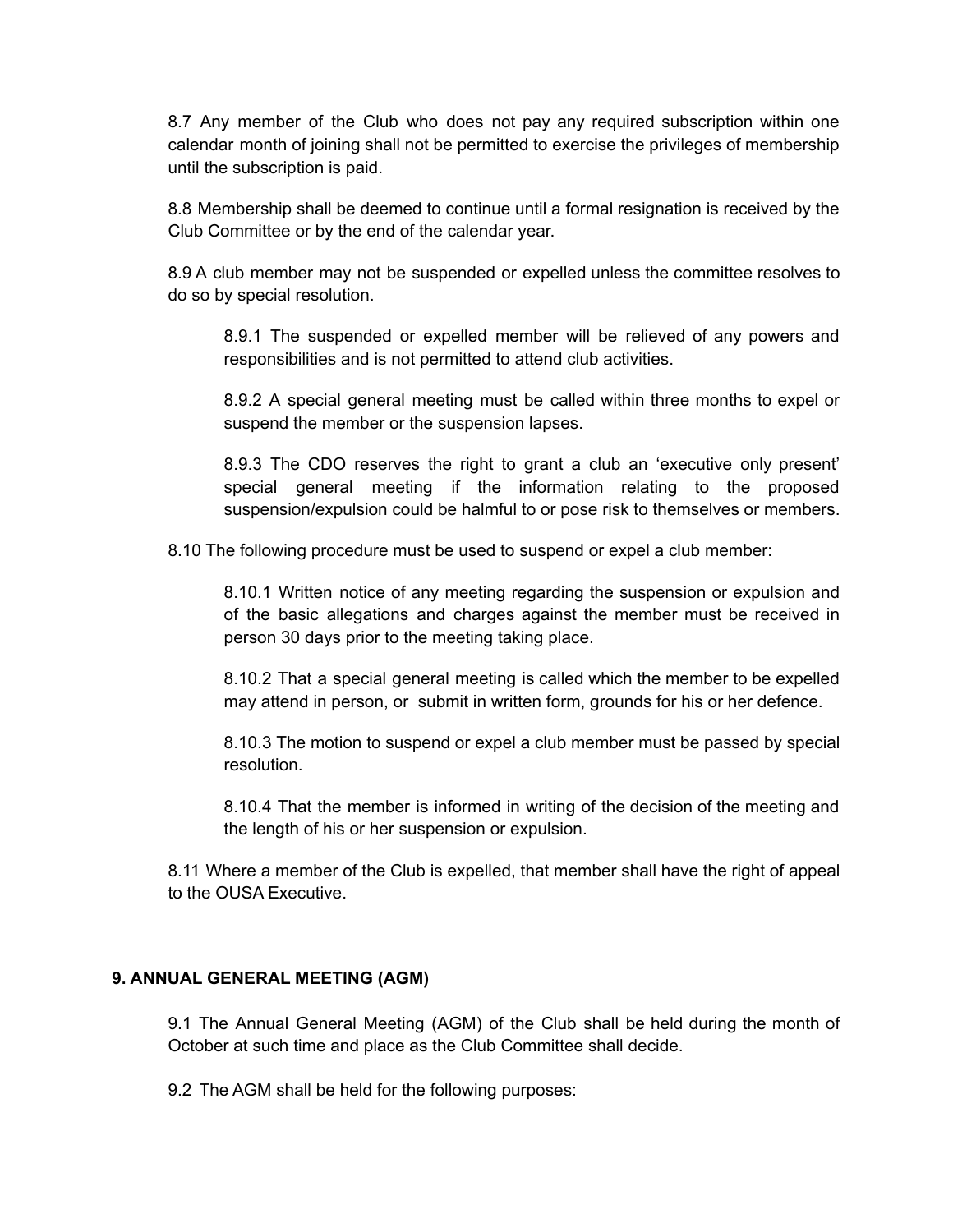9.2.1 To receive, from the Club Committee, a report of the proceedings of the previous year and a statement of the Club accounts;

9.2.2 To elect the officers of the Club Committee for the following year;

9.2.3 To conduct any general business.

9.3 The President, or in their absence any member appointed by the meeting, shall be chair of the meeting.

9.4 Every motion shall be moved by one Club member and seconded by another.

9.5 Every member present shall be entitled to one vote,

9.5.1 In the case of an equality of votes the Chair shall have a second or casting vote.

9.6 The quorum shall be 20 per cent of the Club's total members or 6 members, whichever is greater.

9.7 At least 14 days notice of the AGM shall be given to all members, by posting a notice on the OUSA notice board and/or Women in Health Network facebook,

9.7.1 The notice shall include an agenda of business to be conducted at the AGM.

#### **10. SPECIAL GENERAL MEETINGS AND NO CONFIDENCE VOTES**

10.1 The Club Committee on their own behalf or on the signed request of a quorum of members may at any time call a Special General Meeting.

10.1.1 If the Club Committee does not call a meeting within 14 days of receiving such a request, the requestors may themselves call a Special General Meeting.

10.1.2 Notice of a Special General Meeting shall be given in the manner described above for an AGM.

10.2 The conduct, voting procedures and quorum of a Special General Meeting shall be the same as those prescribed for the AGM.

10.3 At any Special General Meeting a motion of no confidence in the Club Committee, or any member thereof, may be passed by special resolution provided that 14 days notice of such intention has been given.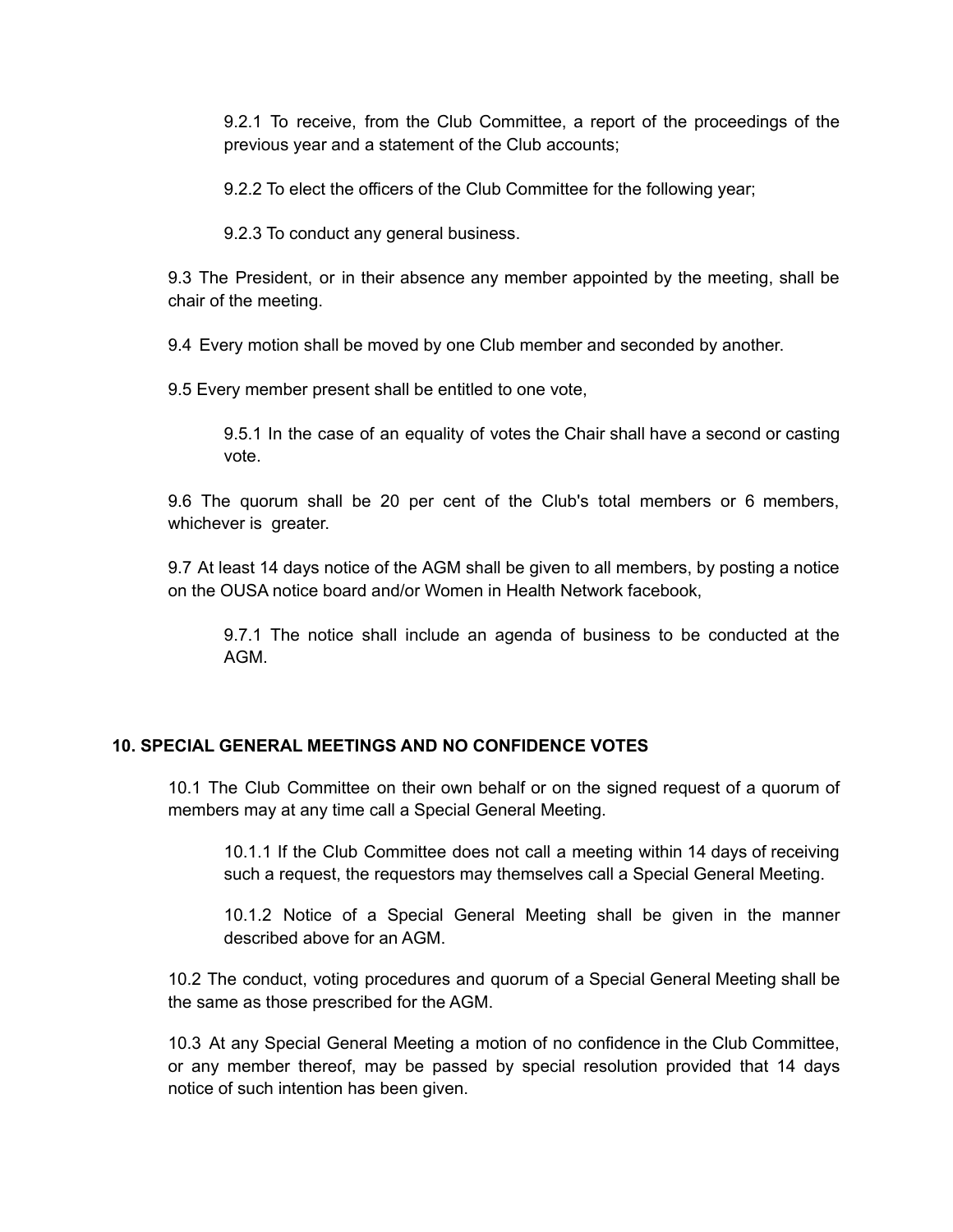10.3.1 On the passing of such motion, the Committee member shall be deemed to have resigned and the meeting shall then have the power to, and may proceed to, elect a new Committee member to the vacant position (s).

10.3.2 Such new member shall hold office until the next AGM.

## **11. CLUB OFFICERS AND THEIR ELECTION**

11.1 The management and control of the Club shall be deputed to the officers of the club who represent the Committee of the Club.

11.2 The Committee of the Club shall consist of a minimum of three (3) and a maximum of (10) officers, being President, Secretary, Treasurer, Director of Events, Director of Marketing, Director of Mentoring Programme, Director of Equity all of whom shall be elected at the Annual General Meeting.

11.3 Every candidate for office shall be nominated at the meeting by one member of the Club and seconded by another.

11.4 Every member present at the meeting shall be entitled to one vote.

11.5 In the event of two or more candidates receiving an equal number of votes, the chair of the meeting shall have a second or casting vote.

11.6 The Club Officers shall hold office for one year following their appointment or until an officer resigns.

11.6.1 Such resignation shall be effective immediately upon receipt in writing by the committee.

11.6.2 If a vacancy on the Club Committee occurs during the year, providing that a quorum remains, the Club Committee may appoint any member to fill such a vacancy, unless it has occured due to a no confidence vote.

11.6.3 If a vacancy occurs due to a no confidence vote then section 10 of this constitution applies.

#### **12. THE CLUB COMMITTEE**

12.1 The Club Committee shall have full power at its meetings to deal with all matters relating to the objectives of the Club.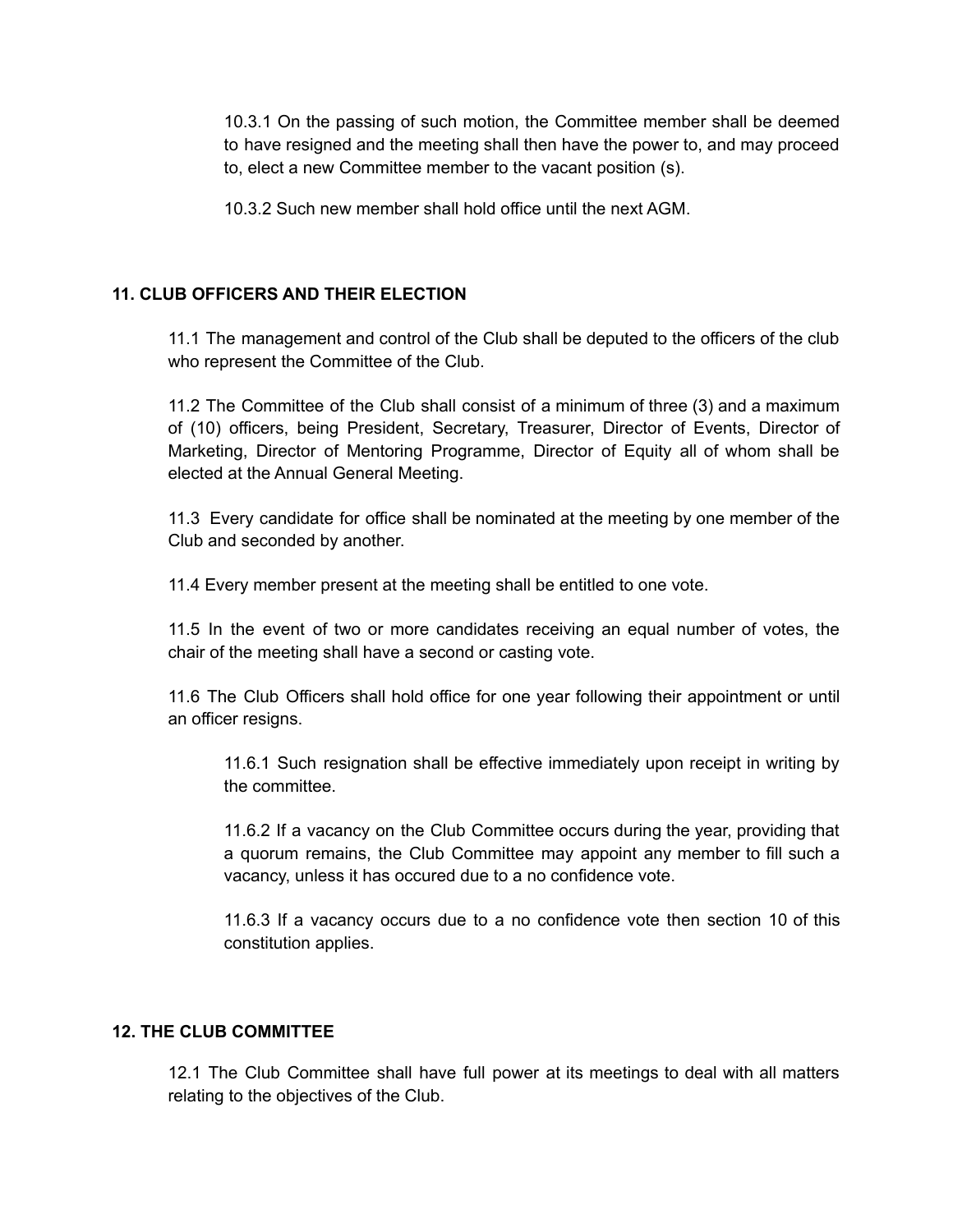12.1.1Any matters relating to the interpretation of these rules;

12.1.2Except where power is vested in the Club at a general meeting.

12.2 All decisions shall be valid and binding on the members, only so far as they do not conflict with these rules, the rules of OUSA, or decisions of the OUSA Executive.

12.3 The Club Committee shall meet at such times as it deems fit.

12.4 The President, or in their absence, any member appointed by the Club Committee, shall, in the case of an equality of votes, have a second or casting vote at all Club Committee meetings.

12.5 The quorum for Club Committee meetings shall be at least 50% of the Women in Health Network Club Committee members.

12.6 One member of the Club Committee shall be elected to represent the Club on the OUSA Affiliated Clubs Council.

## **13. FINANCE, PROPERTY AND RECORDS OF THE CLUB**

13.1 The funds of the Club shall be in the control of the Club Committee, which will depute the Treasurer to manage them.

13.2 The Treasurer shall also:

13.2.1 Keep a true record and account of all the receipts and payments of the Club including bank statements;

13.2.2 Prepare the statement of accounts and balance sheet for the financial year;

13.2.3 Keep the Club's asset register up to date.

13.3 The Secretary shall:

13.3.1 Keep a true record and account of the proceedings and meetings of the Club and the Club Committee;

13.3.2 Keep a correct and up to date membership list;

13.3.3 Conduct and archive all correspondence relating to the club.